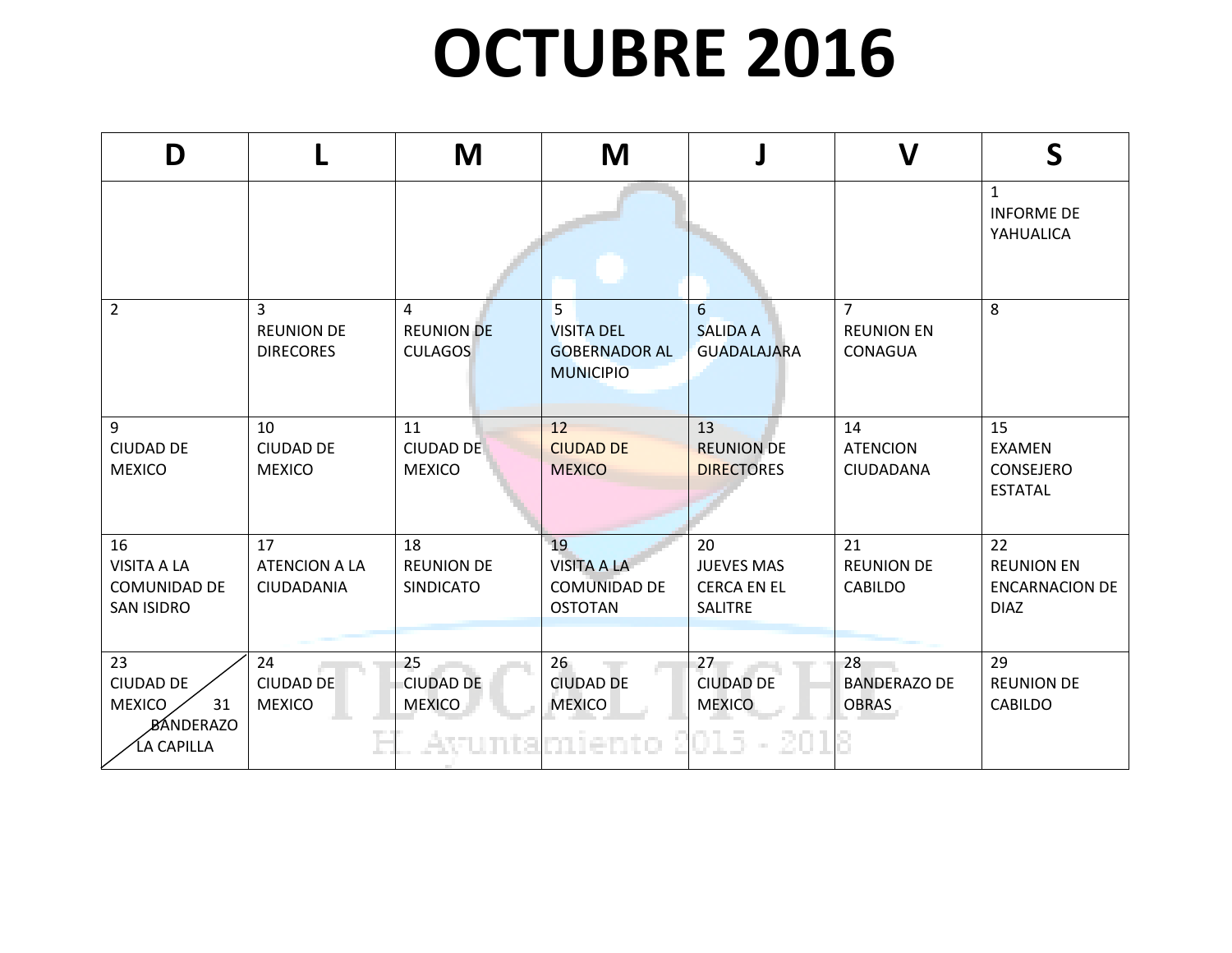## **NOVIEMBRE 2016**

| D                                                  |                                                                                        | M                                                          | M                                                                  |                                                                  | $\boldsymbol{\mathsf{V}}$                                                         | $\mathsf S$ |
|----------------------------------------------------|----------------------------------------------------------------------------------------|------------------------------------------------------------|--------------------------------------------------------------------|------------------------------------------------------------------|-----------------------------------------------------------------------------------|-------------|
|                                                    |                                                                                        | $\mathbf{1}$<br><b>BANDERAZO EN</b><br><b>EL SOYATAL</b>   | $\overline{2}$<br><b>CITA REUNION</b><br><b>RADIO AGS</b>          | $\overline{3}$<br><b>REUNION DE</b><br><b>SINDICATO</b>          | 4<br><b>ATENION A LA</b><br>CIUDADANIA                                            | 5           |
| 6                                                  | $\overline{7}$<br><b>INAGURACION</b><br>CASA DE SALUD,<br><b>EN RANCHO EL</b><br>SANTO | 8<br><b>ENTREGA DE</b><br><b>BECAS POR PARTE</b><br>DE DIF | 9<br><b>REUNION DE</b><br><b>SEPLAN</b>                            | 10<br><b>INAGURACION</b><br><b>RODADERAS DE</b><br><b>CALERA</b> | 11<br><b>ENTREGA DE</b><br><b>SERVICIO</b><br><b>NACIONAL DE</b><br><b>EMPLEO</b> | 12          |
| 13                                                 | 14<br><b>ATENCION A LA</b><br>CIUDADANIA                                               | 15<br><b>ATENCION A LA</b><br>CIUDADANIA                   | 16<br><b>ARRANQUE DE LA</b><br><b>OBRA "EL</b><br><b>RESBALON"</b> | 17<br><b>VISITA PASO DE</b><br><b>LA CANOA</b>                   | 18<br><b>ATENCION A LA</b><br>CIUDADANIA                                          | 19          |
| 20<br><b>DESFILE DEL 20 DE</b><br><b>NOVIEMBRE</b> | 21<br><b>DESCANSO</b><br>LABORAL                                                       | 22<br>ARRANQUE DE<br>OBRA COLONIA EL<br><b>TANQUE</b>      | 23<br><b>NEUNION EN</b><br><b>CONAGUA</b>                          | 24<br><b>VISITA A OBRAS</b><br>DE CONAZA                         | 25<br><b>REUNION EN</b><br><b>LAGOS DE</b><br><b>MORENO</b>                       | 26          |
| 27                                                 | 28<br><b>ATENCION A LA</b><br><b>CIUDADANIA</b>                                        | 29<br><b>REUNION</b><br><b>BANOBRAS</b>                    | 30<br><b>VARIAS</b><br><b>REUNIONES</b><br>Avuntamiento            | 31<br><b>VARIOS EVENTOS</b><br>- 201                             |                                                                                   |             |